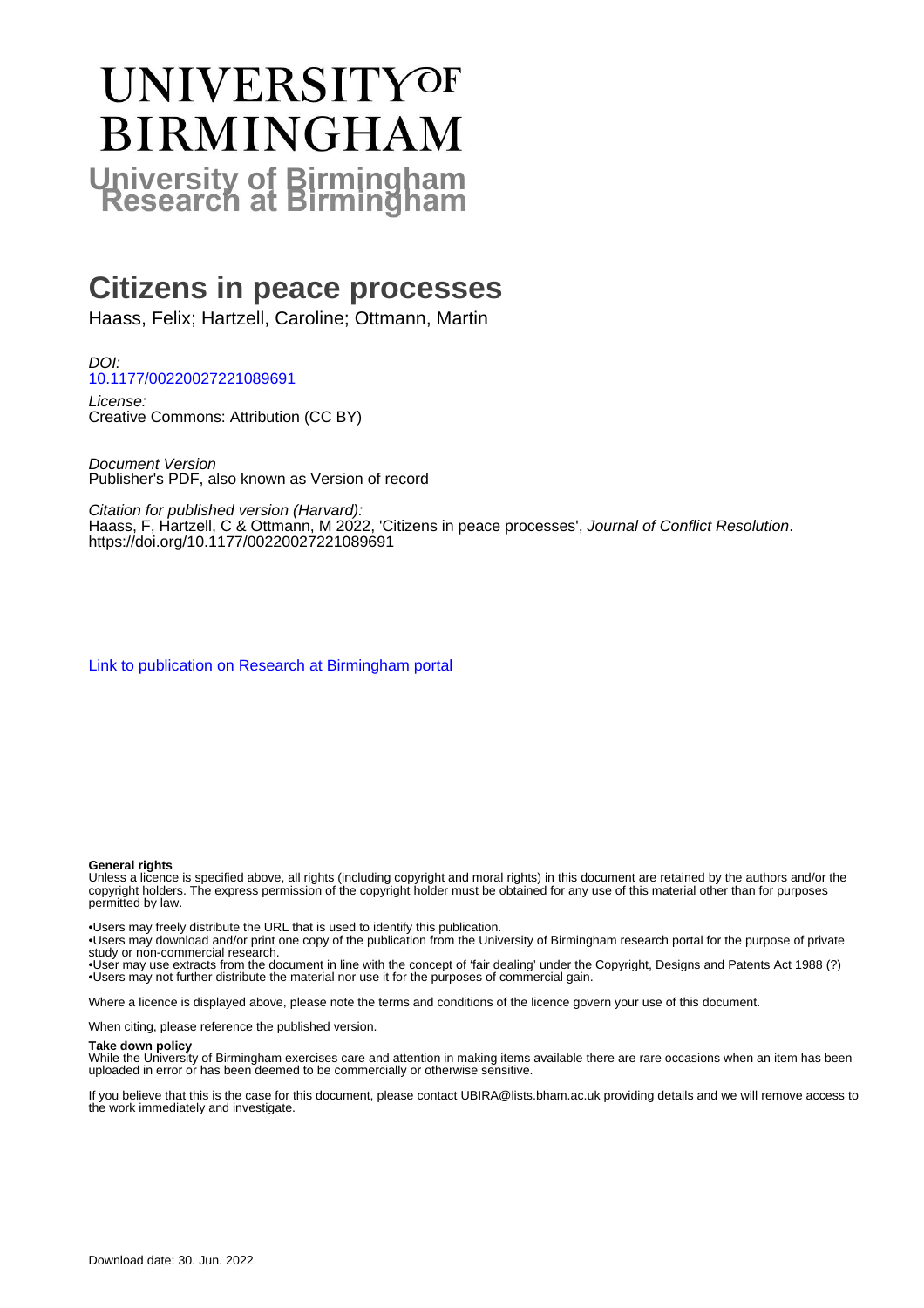### Citizens in Peace Processes

Felix Haass<sup>1</sup>®, Caroline A. Hartzell<sup>2</sup>®, and Martin Ottmann<sup>3</sup>

Journal of Conflict Resolution 2022, Vol. 0(0) 1–15 © The Author(s) 2022  $\boxed{6}$ 

Article reuse guidelines: [sagepub.com/journals-permissions](https://us.sagepub.com/en-us/journals-permissions) DOI: [10.1177/00220027221089691](https://doi.org/10.1177/00220027221089691) [journals.sagepub.com/home/jcr](https://journals.sagepub.com/home/jcr) **SSAGE** 

#### Abstract

Citizen engagement in and support for peace processes have been deemed important for sustainable peace after civil wars. Yet much of what we know about peace processes in civil wars centers on the interests of elite actors. This special feature aims to advance a research agenda focusing on citizens in peace processes to address this mismatch. In the introduction to the special feature, we first present empirical evidence situating citizens in relation to civil war peace processes. We then trace the current state of the literature on the roles of citizens in peace processes. Following that, we introduce a conceptual framework designed to improve scholarly analysis of the political behavior of citizens in peace processes. We also locate the individual contributions to the special feature within the framework in order to demonstrate its utility and as a means of helping to identify directions for future research.

#### Keywords

civil wars, peace agreement, negotiation, implementation, legacies, citizens, peace process, political behavior

#### Introduction

Ordinary citizens typically bear the brunt of the destruction and violence in civil wars. Their engagement in and acceptance of peace processes increasingly has come to be considered a crucial ingredient for sustainable peace. In 2003, for instance, the protest

#### Corresponding Author:

Martin Ottmann, School of Government, University of Birmingham, Birmingham B15 2TT, UK. Email: [m.ottmann@bham.ac.uk](mailto:m.ottmann@bham.ac.uk)

<sup>&</sup>lt;sup>1</sup>Department of Political Science, University of Oslo, Oslo, Norway

<sup>&</sup>lt;sup>2</sup>Political Science Department, Gettysburg College, Gettysburg, PA, USA

<sup>&</sup>lt;sup>3</sup>School of Government, University of Birmingham, Birmingham, UK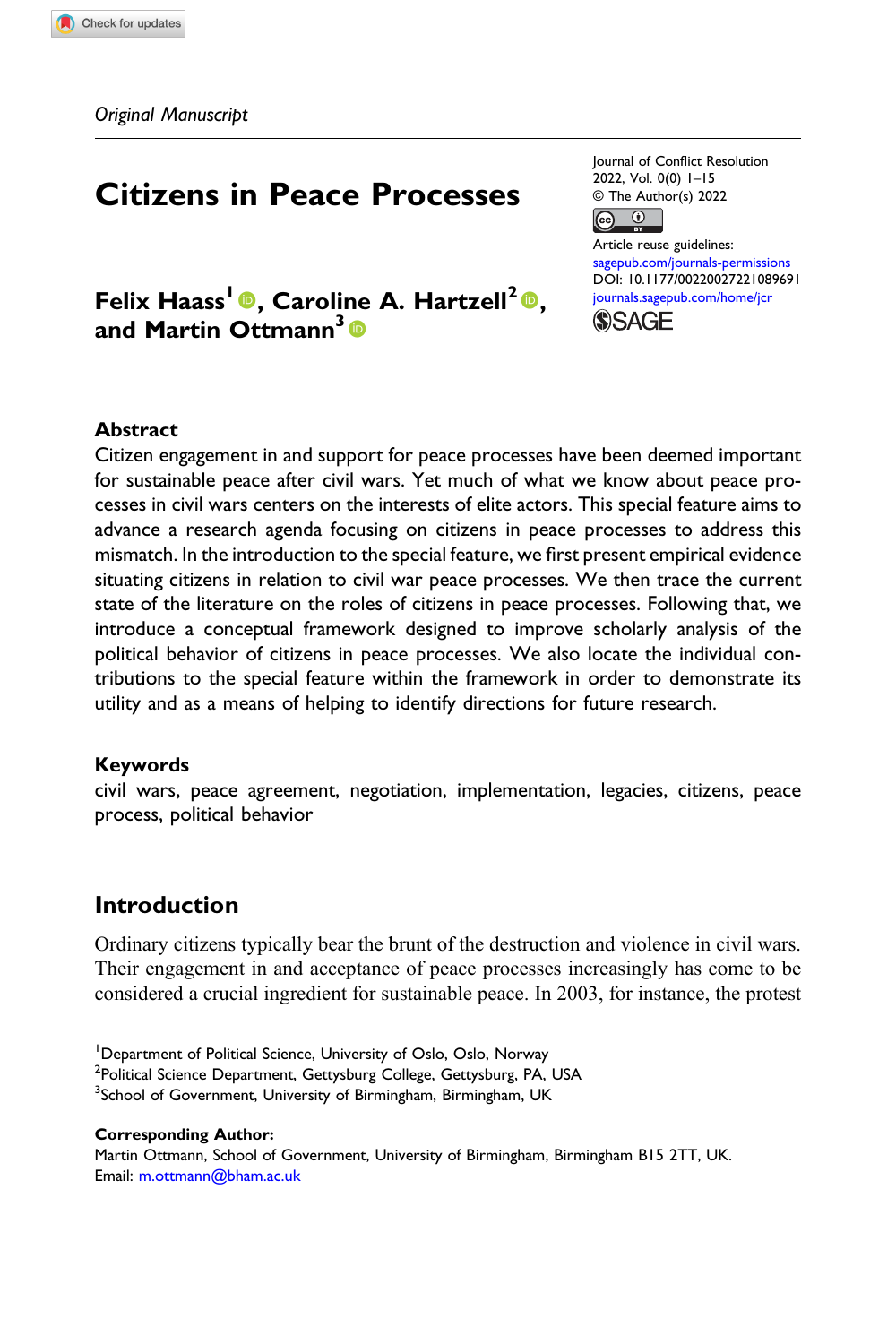movement Women for Liberia Mass Action for Peace played an influential role in bringing Liberia's warring factions to the negotiation table to strike a peace deal that ultimately ended the country's 14-year civil war. And in Mindanao, in the southern Philippines, the Moro and Indigenous peoples felt that previous peace processes (e.g., those that produced the 1976 Tripoli Agreement and the 1996 Jakarta Accord) had failed to address historical injustices in the region. This perception helped to shape the content of the Bangsamoro Basic Law, the product of a long-drawn peace negotiation between the Government of the Philippines and the Moro Islamic Liberation Front. However, despite the important roles that citizens play in waging war and making peace, much of what we know about peace processes in civil wars centers on the interests of elite actors and the groups that they lead ([Hartzell and Hoddie 2007;](#page-14-0) [Mason](#page-15-0) [and Mitchell 2016;](#page-15-0) [Walter 2009](#page-15-1)).

An emerging literature has begun to address this gap by investigating more closely how citizens' political behavior shapes—and is shaped by—peace processes.<sup>[1](#page-12-0)</sup> Some scholars have pointed to the importance of local agency in peace processes, using qualitative and interpretive methods to critique the predominant focus on institutions and elites [\(Autesserre 2010;](#page-13-0) [Mac Ginty 2014](#page-14-1); [Mac Ginty and Richmond 2013](#page-14-2)). Others have used statistical methods and advanced research designs to study the causes and consequences of citizens' behavior during and after peace processes [\(Ditlmann et al.,](#page-13-1) [2017\)](#page-13-1). Although these studies have helped to highlight the importance of individual political behavior in conflict contexts, the disparate nature of these works, in combination with the absence of an integrative framework, has thus far inhibited the emergence of a research agenda focused on citizens in peace processes. As a result, we have only a limited understanding of how peace processes shape citizens' political behavior and the opportunities peace processes provide for citizen action. We also do not know much yet about how that behavior may be shaped by the peace process and the effects that these factors may have on the nature of the peace itself.

The objective of this special feature is to advance a new research agenda on citizens in peace processes that helps to foster an integrative analysis of citizens' perspectives of and roles in peace processes. Our hope is that a research agenda focused on developing a better theoretical understanding of these issues will provide insights into why and how some citizens advance, while others resist, efforts to build peace. To that end, we construct a conceptual framework that focuses on citizens in relation to two dimensions: the first, a temporal dimension, centers on the points during a peace process in which citizen involvement may take place (i.e., during negotiations of a war-ending agreement; agreement implementation; and/or as "legacies" of the peace process that manifest themselves in the post-conflict period). The second, a behavioral dimension, examines citizens' political behavior as an input into the peace process (i.e., an explanatory variable) and as an output of the peace process (i.e., an outcome variable).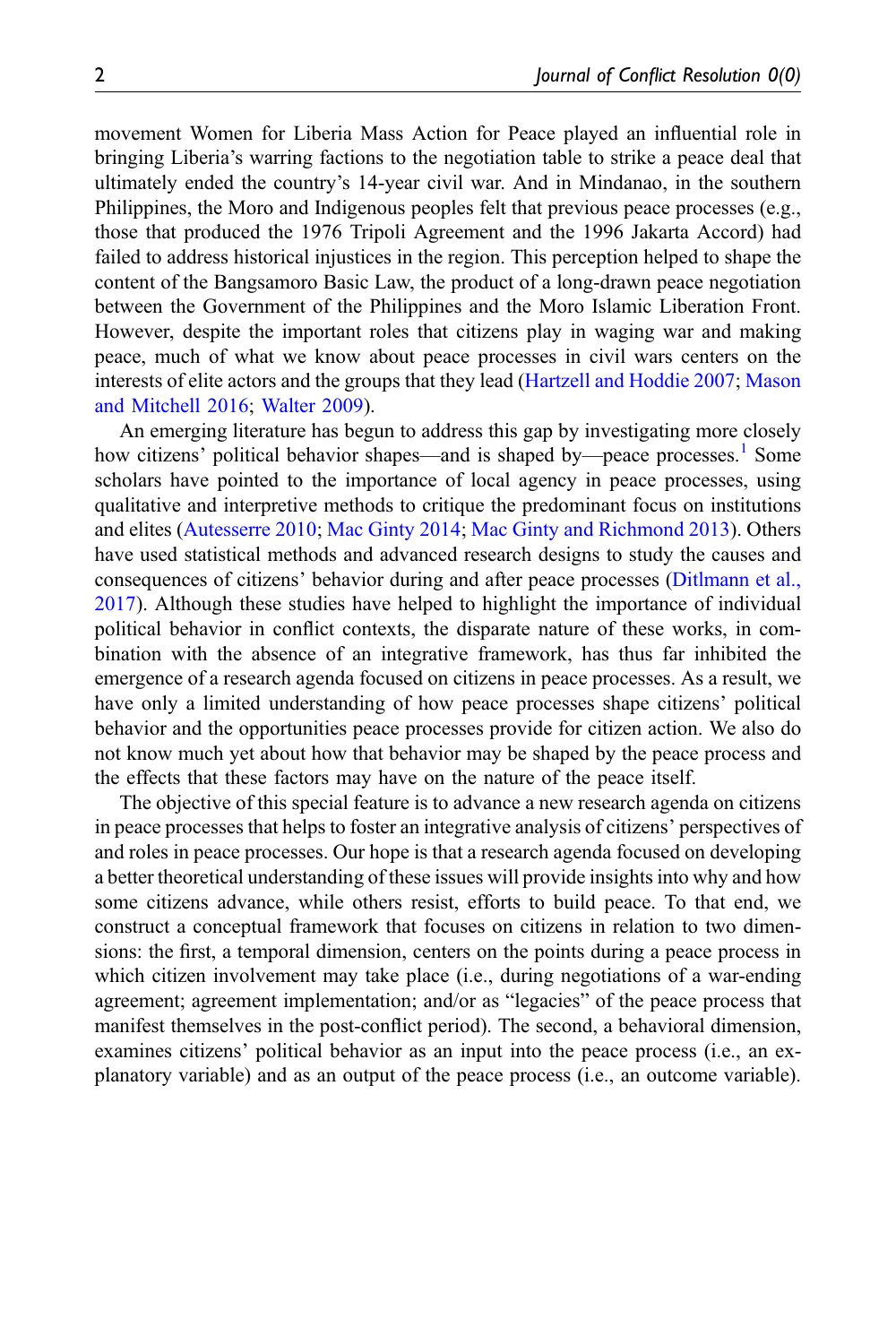

<span id="page-3-0"></span>Figure 1. Active armed conflicts and peace agreements. Note: Data on conflicts are from the Uppsala Conflict Data Program [\(Gleditsch et al. 2002](#page-14-4); [Pettersson and](#page-15-2) Ö[berg 2020](#page-15-2)). Data on peace agreements are taken from the PA-X database ([Bell and Badanjak 2019](#page-13-3)). The number of peace agreements can exceed the number of conflicts since multiple peace agreements can be signed each year. Thin lines represent exact annual counts, thick lines display a smoothed trend.

#### Civil Wars, Peace Processes, and Citizens

Peace processes are a ubiquitous feature of civil wars [\(Howard and Stark 2018](#page-14-3)). As such, they have consequences for the lives and deaths of persons living in the shadow of these conflicts. [Figure 1](#page-3-0) shows that attempts to negotiate an end to intrastate conflicts closely follow the number of armed conflicts active each year. Peace processes are therefore not single, isolated events that may or may not end civil wars. Instead, they are a core feature of internal armed conflicts and an important political process with tangible effects. This can be seen in [Figure 2,](#page-4-0) which displays trends in battle and civilian fatalities before and after the first full or partial peace agreement has been signed. The plot shows that levels of fatalities drop considerably once an agreement has been reached.<sup>[2](#page-12-1)</sup> Importantly, it is not only battle deaths that decline after a peace agreement has been signed, but civilian deaths as well.

[Figure 3](#page-5-0) suggests that the signatories to peace agreements recognize the importance of peace processes for the broader population, with provisions regulating topics on citizens, such as social groups or civil society, featuring almost as frequently as topics that are typically thought of as being "elite-focused," such as security sector reform and power sharing.<sup>[3](#page-13-2)</sup> Many, if not most, rebel groups claim to fight on behalf of a broader population. Consequently, it is not surprising that peace agreement architects pay at least lip service to these groups when signing peace agreements and advancing peace processes. What is remarkable, however, especially given the almost equal distribution of elite vs. citizen topics, is that the academic study of peace processes has mostly focused on country-, group-, and elite-level explanations for the occurrence, nature, and outcomes of those processes.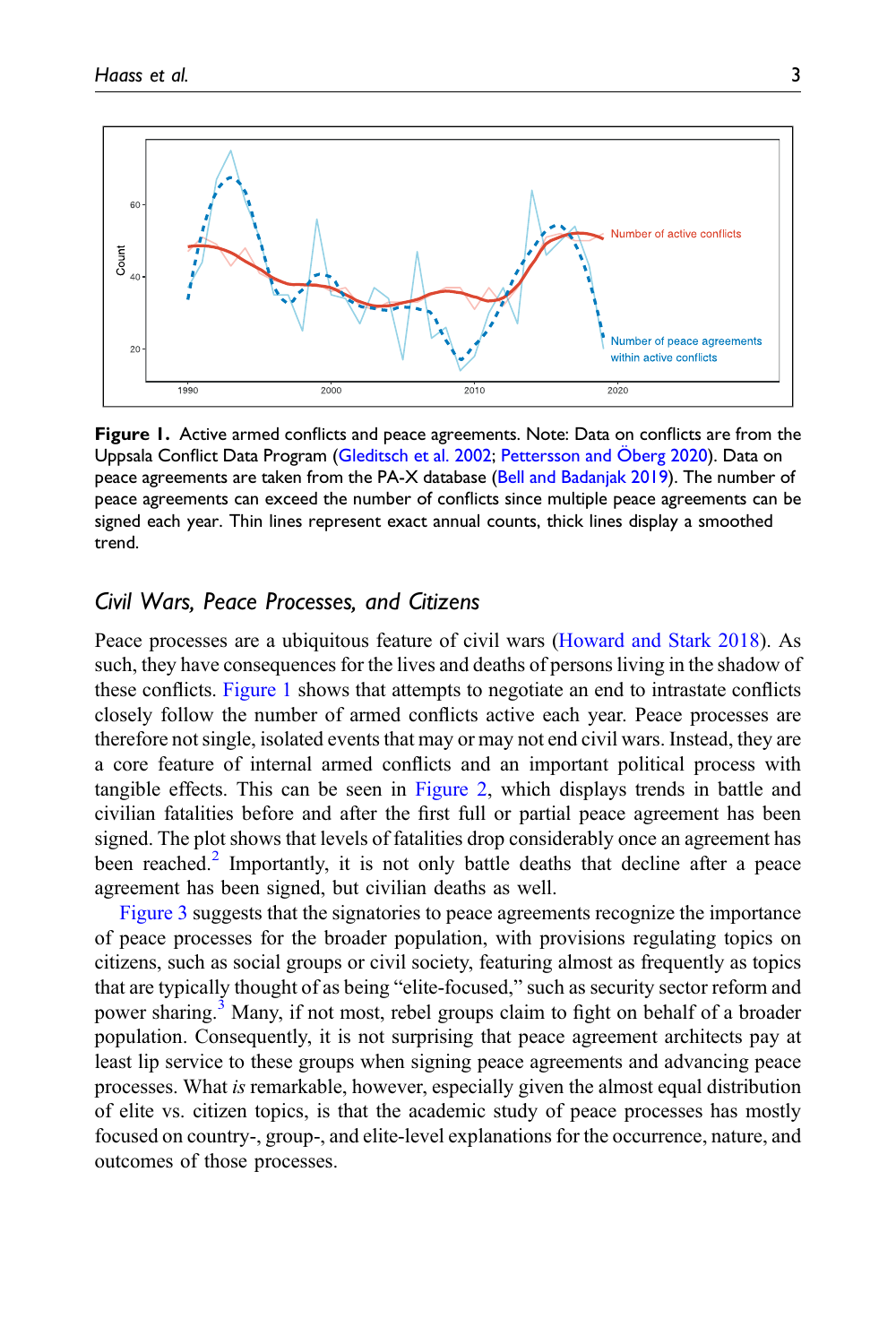

<span id="page-4-0"></span>Figure 2. Peace agreements and conflict intensity. Note: Data on conflicts are from the Uppsala Conflict Data Program [\(Gleditsch et al. 2002;](#page-14-4) [Pettersson and](#page-15-2) Öberg 2020). Data on peace agreements are taken from the PA-X database [\(Bell and Badanjak 2019\)](#page-13-3). To create the plot, we normalized each year in a conflict with respect to the conflict's first full or partial peace agreement. We then computed the average fatalities for each year over all conflicts. Thin lines represent exact annual counts, thick lines display a smoothed trend.

#### **Literature**

A large literature has investigated the conditions for peace after civil war at the analytical level of countries or dyads between rebel groups and governments. This scholarship focuses on the design of political institutions, international involvement and peacekeeping, and domestic context factors, such as ethnic diversity, colonial history, or demography [\(Cederman, Gleditsch, and Buhaug 2013](#page-13-4); [Gates et al. 2016;](#page-14-5) [Hartzell and Hoddie 2007\)](#page-14-0). What has remained unexplored so far, however, is the interplay between citizens' political behavior and these conditions of peace. The analysis of this interplay is one that would bridge the micro-/macro-gap in existing research and thus help to inform a more holistic understanding of post-war politics.

Given this challenge, recent research on citizens in post-conflict settings has provided a first set of innovative and unique insights into peace processes. Three distinct strands of inquiry have emerged from this literature, each with its associated strengths and limitations. First, a number of studies explicitly examine citizen attitudes towards ongoing peace processes and the support citizens are willing to lend in order to make peace settlements a reality [\(Fabbe, Hazlett, and S](#page-14-6)ı[nmazdemir 2019;](#page-14-6) [Haas and](#page-14-7) [Khadka 2020](#page-14-7); [Tellez 2019b\)](#page-15-3). Thus far, most of these studies focus only on the immediate aftermath of fighting. As a result, there is a need to explore the medium- and long-term dimension of peace processes to build better theories of citizens' actions and attitudes in peace processes ([Matanock 2021](#page-15-4)).

Second, several studies have their roots in impact evaluations of conflict prevention measures and peacebuilding interventions funded by international donors ([Blattman,](#page-13-5)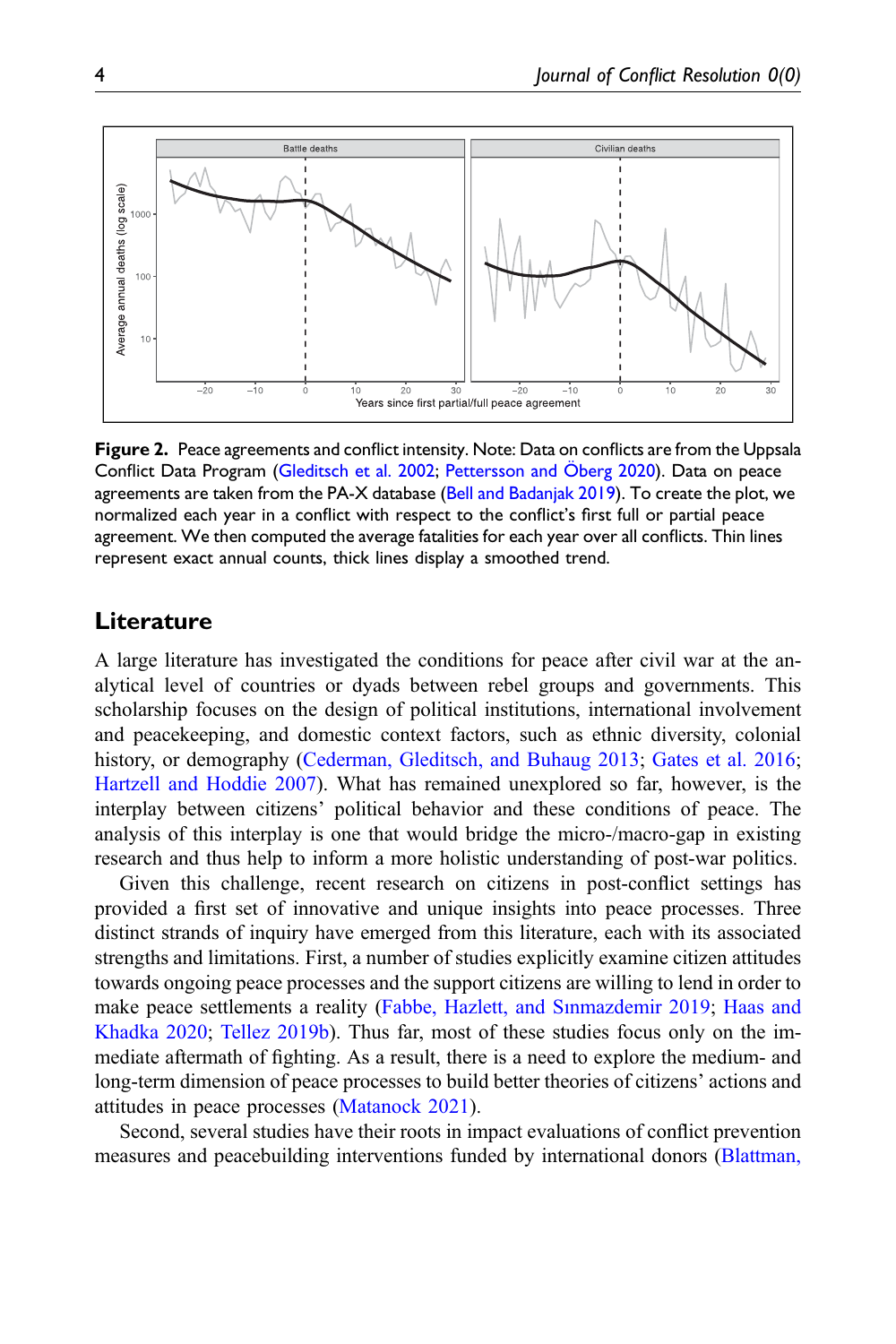

<span id="page-5-0"></span>Figure 3. Citizen- and elite-focused topics within peace agreements. Note: Data on peace agreements are drawn from the PA-X database ([Bell and Badanjak 2019](#page-13-3)). The Y-axis displays the annual share of peace agreements that mention at least one of the respective topics. "Security sector reform" refers to at least one provision on SSR for armed forces, police, or rebel forces. "Power sharing" refers to at least one provision on political, territorial, economic, or military power-sharing. "Social groups" refers to at least one provision on any of the groups listed as special social groups, for example, ethnic groups, in the PA-X database, and includes gender. "Civil society" refers to provisions that regulate civil society organizations and/or traditional leaders.

[Hartman, and Blair 2014](#page-13-5); [King and Samii 2014](#page-14-8)). However, as [Ditlman et al. \(2017\)](#page-13-1) point out, research in this strand often fails to link perceptions and attitudes at the microlevel and actual peacebuilding behavior on the meso- and macro-levels [\(Balcells and](#page-13-6) [Justino 2014\)](#page-13-6).

Finally, scholars explore the extent to which war experiences can shape behavior. One strand of research finds that affected individuals increase their participation in social organizations and display more cooperative behavior ([Bellows and Miguel 2006;](#page-13-7) [Fearon, Humphreys, and Weinstein 2009\)](#page-14-9). Others have highlighted the "dark" side of conflict legacies: there is evidence that increased prosociality might be driven by cooperative behavior towards a people's own in-group [\(Bauer et al. 2016\)](#page-13-8), such as ethnic or religious groups. This is consistent with the finding that conflict exposure hardens attitudes toward the rival group [\(Grossman, Manekin, and Miodownik 2015\)](#page-14-10). At the same time, there is evidence from Colombia that conflict experiences do not automatically translate into acceptance/rejection of a peace agreement ([Liendo and](#page-14-11) [Braithwaite 2018\)](#page-14-11). Thus, the implications of conflict experiences for peace processes are not yet fully understood.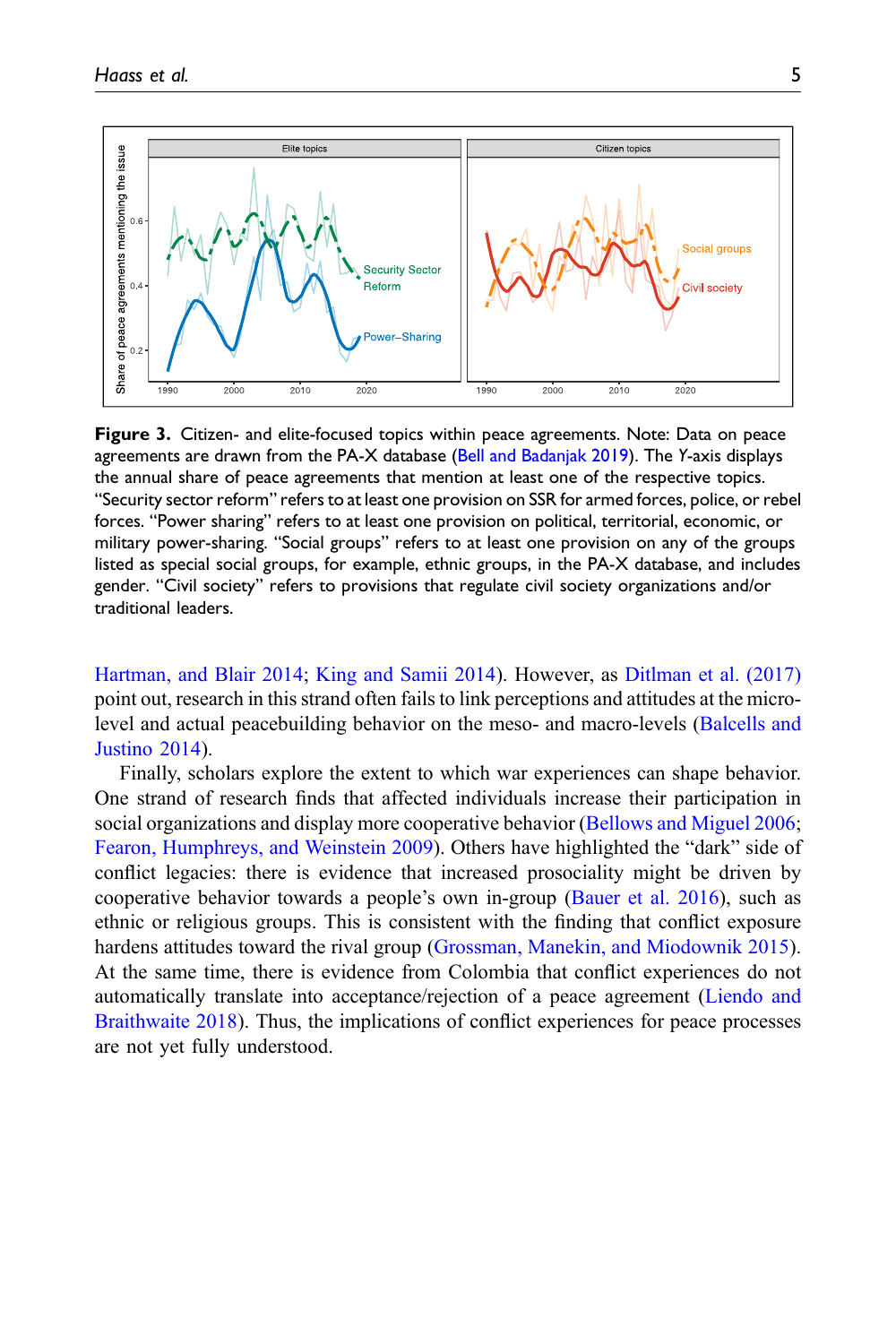#### How Do Citizens Shape Peace Processes? And How Are They Affected by Peace Processes?

We define "citizens in peace processes" as encompassing the political behavior of noncombatants in contexts where two or more organized actors engage in efforts to end an armed confrontation in which they have been involved. This definition is deliberately broad, including everyone from villagers to refugees, bureaucrats, children, urban elites, and even close relatives of combatants. We are aware that, in practice, the boundaries between who is a combatant and who is not are fluid and thus may not be clearly drawn.<sup>[4](#page-13-9)</sup> Nevertheless, we believe this concept of citizens in peace processes provides a useful starting point for efforts to theorize about the roles such actors play in efforts to end armed conflicts.

We use the term "political behavior" to refer to the perceptions and actions of citizens in these contexts. More specifically, we look at "any form of (individual or collective) involvement in the political process, or any activity which has political consequences in relation to government and policy" and at "political ideologies, values, and attitudes as the basis of participation and non-participation in the political sphere" ([Scott and Marshall 2015,](#page-15-5) 571ff).<sup>5</sup> In the context of peace processes, this definition includes how peace processes shape citizens' political belief systems, trust in political institutions, and/or attitudes towards other religious or ethnic groups, while citizens' actions refer to a range of political behaviors. Often studied outside of conflict processes, such political behavior ranges from activism/volunteering, participating in protests, to electoral choice.

We propose a conceptual framework that examines citizens' political behavior in peace processes across two dimensions (see [Figure 4](#page-7-0)):

- · Citizens' political behavior as input into the peace process (i.e., an explanatory variable) and as output of the peace process (i.e., an outcome variable).
- The temporal order of a peace process. The temporal order rests on a continuum ranging from negotiation during/after fighting to implementation to long-term implications.<sup>[6](#page-13-11)</sup>

We combine both dimensions into a coordinate system that identifies four categories: (1) impact of citizens' behavior and/or attitudes on peace negotiations (and, subsequently, implementation); (2) impact of citizens' behavior and/or attitudes on peace process legacies; (3) impact of negotiations on citizens' behavior and/or attitudes; and (4) impact of legacies on citizens' behavior and/or attitudes. Even though these categories are conceptually distinct, we conceptualize them as continuous.

This conceptual framework has several benefits. First, the framework works as a useful heuristic device. It helps us to sort existing research as well as the contributions to this special feature into categories that capture the ways in which citizens can shape and are affected by peace processes. Second, the framework helps us to identify existing theoretical approaches that can be brought to bear when analyzing works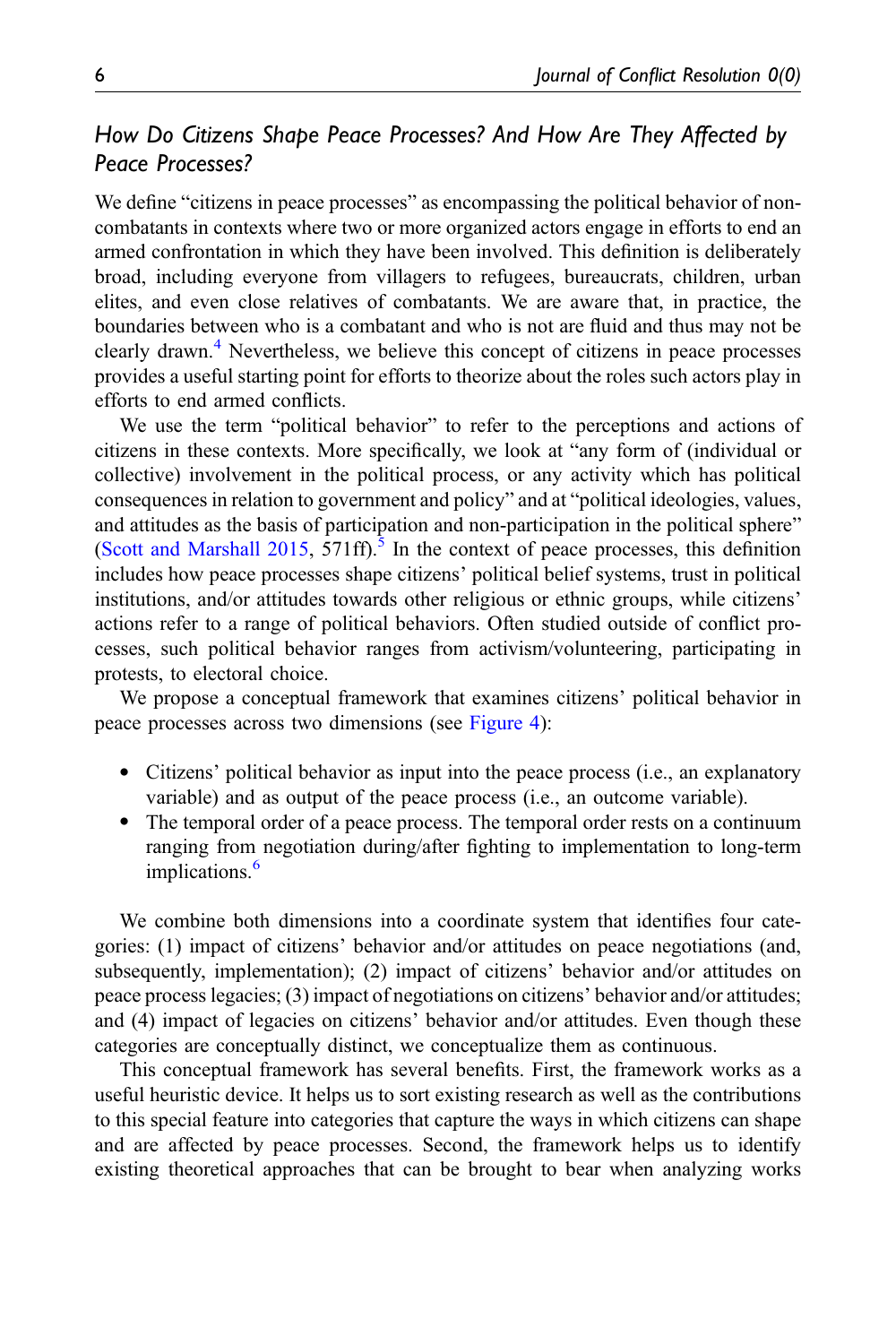

<span id="page-7-0"></span>Figure 4. Input/Output and Temporal Dimensions of Citizens in Peace Processes.

within a particular category, for example, theories from related subfields regarding how public opinion impacts political outcome (input dimension) or how policies shape public attitudes (output dimension) ([Kertzer and Zeitzoff 2017](#page-14-12)). By combining both the framework's heuristic function as well as its ability to identify theoretical approaches that could be brought to bear in explaining the respective categories, the framework is useful for detecting research gaps, either theoretical and/or empirical. We use the framework in this fashion in the final section of this introduction.

Impact of Negotiations on Citizens. In the early stages of a peace process, citizens' identities and beliefs are likely to be shaped by wartime cleavages, elite signaling and grievances. Research questions relevant to this part of the framework address the ways in which the peace process itself affects citizens' propensity to become politically active, for example, through strikes or protests. Other questions focus, for instance, on how certain elements within peace processes, such as ceasefires, mediation, or negotiations, affect popular support for the fighting factions and resulting peace agreements ([Fabbe et al., 2019](#page-14-6); [Matanock and Garbiras-D](#page-15-6)í[az 2018;](#page-15-6) [Tellez 2019a](#page-15-7)). Two contributions to the special feature directly address such questions with respect to two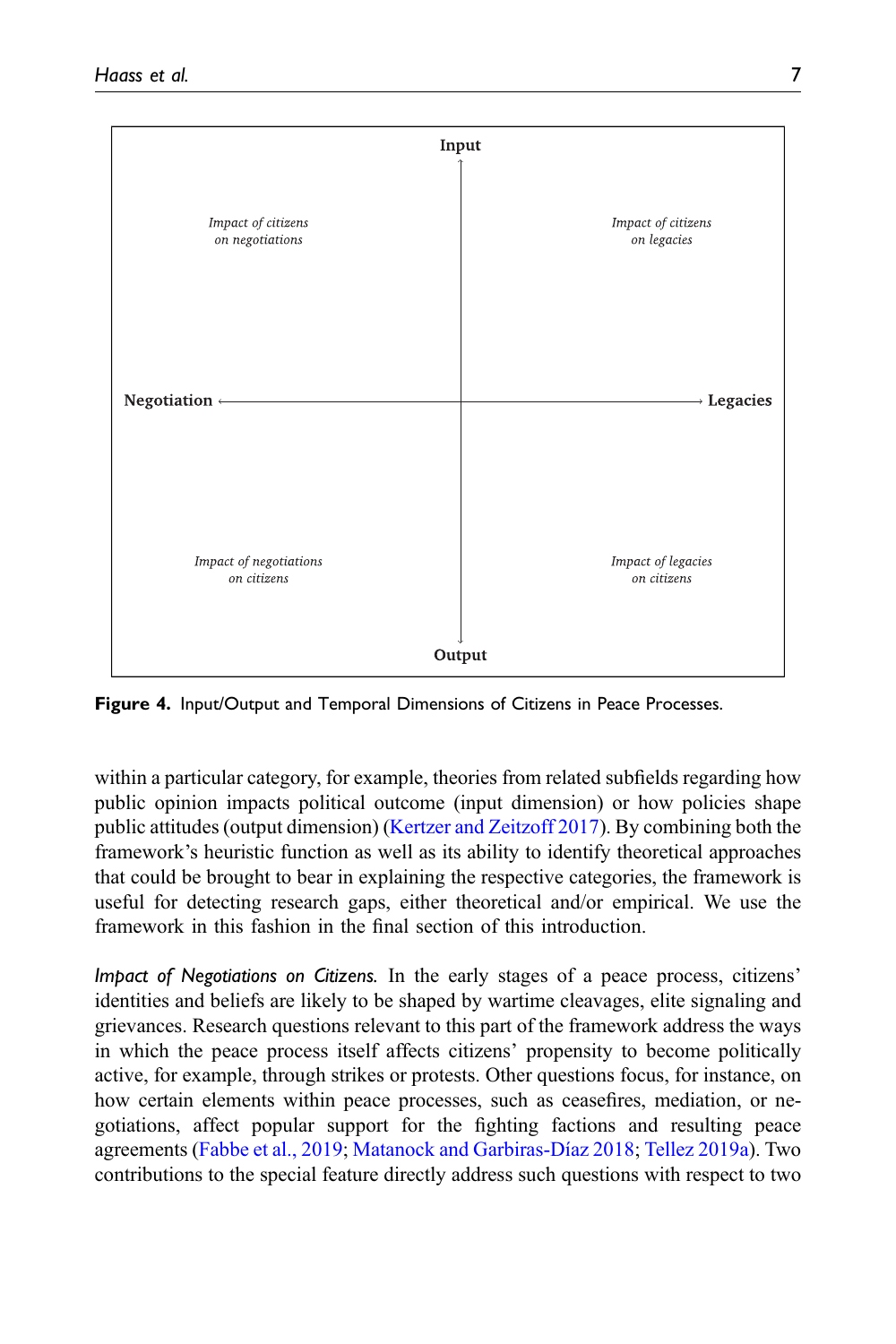crucial areas: the effect of agreement design on citizen support and the acceptance of transitional justice policies.

Loizides et al.'s "Citizens and Peace Mediations in Divided Societies: Identifying Zones of Agreement through a Conjoint Survey Experiment" focuses on the extent to which citizens from opposing sides of a conflict share a similar understanding of particular agreement provisions and the concessions needed to reach a settlement. The theoretical argument claims that each side can be compensated for compromises if the available options are bundled together in balanced packages. Loizides et al. demonstrate that the specific institutional design matters less for support among both groups than do other peace deal elements such as territorial settlement, security, and compensation. This is highly relevant as it indicates that elements of a deal that are crucially important to many of the negotiating parties (e.g., who gets a seat at the table, veto power) may not be as relevant to citizens themselves.

Mironova and Whitt's "Due Process and Accountability under Transitional Justice: Evidence from Mosul, Iraq" addresses a long-running debate in the peacebuilding literature regarding the dilemma between peace and justice ([Elster 2004](#page-14-13)). Mironova and Whitt offer an original contribution to this debate through an explicit focus on citizens' attitudes towards post-conflict justice. Their study investigates whether the public supports government efforts to pursue justice through the punitive prosecution of insurgents. To examine their argument, Mironova and Whitt focus on the case of former Islamic State (IS) fighters standing trial in courts for their role in the 2014–17 occupation of Mosul, Iraq. The analysis rests on a survey of Mosul residents and former IS affiliates in camps outside the city and experimental survey vignettes involving trials of IS detainees. The central finding is that citizens on each side of the main conflict have widely differing understandings of the rule of law under transitional justice. Mosul residents generally are supportive of capital punishment for former IS fighters, but they are less likely to see harsh judicial outcomes as just or fair when due process has been violated. Individuals with IS affiliations, however, primarily focus on judicial outcomes. They do not see capital punishment as just or fair—irrespective of due process violations.

Impact of Citizens on Negotiations. In the early stages of a peace process, when conflict actors bargain over ceasefires and the conditions for initiating negotiations, some individuals become politically active and participate in protests in order to attempt to pressure conflict parties to sign and implement (or refuse to sign and/or implement) a peace treaty. Once negotiations have wound down and an agreement has been reached, the implementation period of a peace agreement begins. Citizens' views and opinions can play a crucial role at this stage, influencing whether and how agreements are translated into political practice ([Daly 2019;](#page-13-12) [Hadzic, Carlson, and Tavits 2020;](#page-14-14) [Tellez](#page-15-7) [2019a,](#page-15-7) [2019b;](#page-15-3) [Wayne et al. 2016\)](#page-15-8).

García-Sánchez, Matanock, and Garbiras-Díaz's "Do Citizens' Preferences Matter? Shaping Elite Attitudes towards Peace Agreements" focuses precisely on this relationship between citizens' attitudes and political practice. While citizens' support for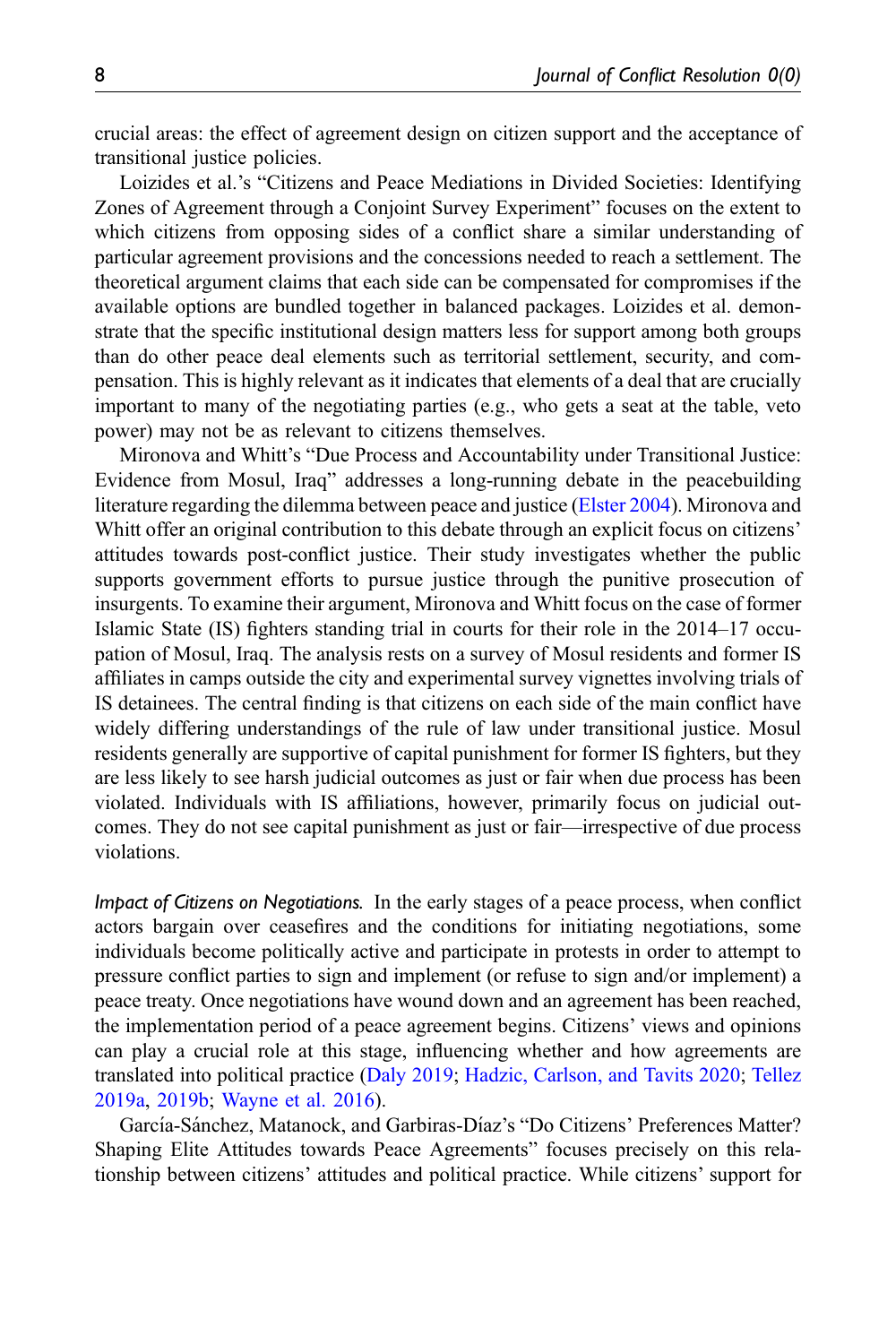peace negotiations is often pivotal to getting the process off the ground (and to keeping it going), political elites make the actual decisions regarding specific agreement provisions. García-Sánchez, Matanock, and Garbiras-Díaz therefore consider the extent to which citizens influence these decisions as well as whether political elites at the negotiating table are responsive to the concerns and preferences of citizens. Focusing on the peace negotiations in Colombia, they investigate what members of Congress think their constituents want out of the peace process and whether legislators change their positions on specific components of the peace agreement in response to revealed constituent preferences. The empirical findings indicate that legislators systematically underestimate citizen support for a key provision of the peace agreement, and that this misconception is shaped by the policy platforms of their respective political parties.

Impact of Legacies on Citizens. Legacies of peace processes encompass the lasting political effects that stem from the ways in which conflict parties conduct peace processes, civilian agency in those processes, and the relations between elites and citizens during peace processes. While we have learned much about how direct war legacies shape post-war political behavior ([Bauer et al. 2016](#page-13-8)), our knowledge about the drivers and effects of legacies of peace processes for citizens is more limited. A core finding of existing research is that past events shape contemporary politics through specific transmission mechanisms, one of which is the degree to which people and their ancestors were directly or indirectly affected by violence [\(Walden and Zhukov 2020\)](#page-15-9). However, we do not know yet how these transmission mechanisms can be triggered by peace processes themselves.

In light of this, Dyrstad, Binningsbø, and Bakke's "Wartime Experiences and Popular Support for Peace Agreements: Comparative Evidence from Three Cases" explores the interplay between wartime experiences of violence, grievances, and how the combination of both affects individual attitudes towards agreement provisions. Dyrstad, Binningsbø, and Bakke rely on a set of comparative public opinion surveys from Guatemala, Nepal, and Northern Ireland. Their analysis reveals that the peace agreements in each case enjoy strong popular support years after the signing of the respective agreements—albeit with substantive variation across specific provisions. Dyrstad, Binningsbø, and Bakke also find that experiences of wartime violence and the grievances that fueled the civil war in the first place exert a significant effect on attitudes towards the settlement decades after the conflicts concluded.

In contrast, Carey, González, and Gläßel's "Divergent Perceptions of Peace in Post-Conflict Societies: Insights from Sri Lanka" investigate the quality of the peace in a case resolved not by a negotiated settlement but by a government military victory: Sri Lanka. Their original survey enables them to explore how perceptions differ across the clear divide between the Sinhalese victors and the Tamils they defeated. The empirical findings show that the Sinhalese are more likely to favorably rate intergroup relations, personal security, freedom of speech and civil liberties in the aftermath of the conflict. Remarkably, however, the results indicate that the Sinhalese are also more concerned about the prospects for future peace and political stability than are the Tamils. This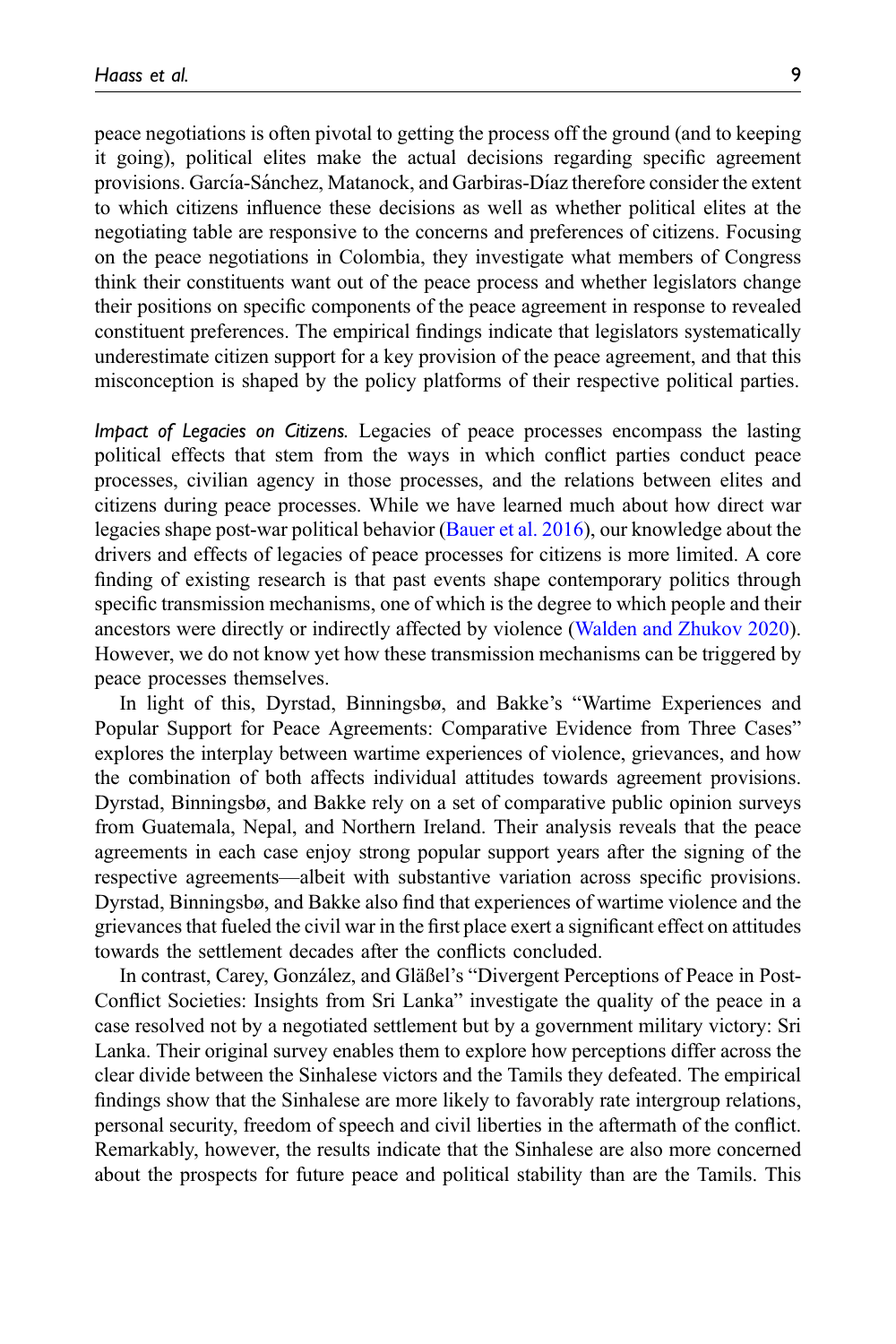negative outlook appears to be partly the product of a lack of Sinhalese support for the heavy-handed treatment of the Tamil minority by the Sri Lankan government and a sense of weariness regarding political activism.

Impact of Citizens on Legacies. Finally, we turn to the input citizens can have on the longterm legacies of peace processes. One important topic in this regard is the question of how the inclusion of certain groups during peace negotiations affects the quality of post-conflict peace. For example, does the presence of women's groups at the negotiation table and during the implementation period lead to improved human rights in the long term? Does public support during war and negotiations subsequently shape elite strategies for voter mobilization and, ultimately, electoral outcomes [\(Daly 2019\)](#page-13-12)? While none of the special feature contributions speak directly to this dimension of our conceptual framework, some of the contributors' findings and their policy implications do so indirectly.

The main finding of Mironova and Whitt's "Due Process and Accountability under Transitional Justice: Evidence from Mosul, Iraq," for example, is that citizens from opposing groups have very different understandings of the rule of law under transitional justice. While this divide in the perceptions of post-conflict justice does not appear to bode well for building peace, Mironova and Whitt still see potential for citizens to shape the legacies of peace processes. In this instance, the value attached to the rule of law by ordinary Iraqi citizens could be used to promote restorative and reconciliatory transitional justice measures, thus offering incentives for IS followers to surrender arms.

Similarly, Dyrstad, Binningsbø, and Bakke's "Wartime Experiences and Popular Support for Peace Agreements: Comparative Evidence from Three Cases" presents a at first glance—rather sobering conclusion. As they note, wartime grievances are likely to persist long after a civil war has been resolved through negotiated settlements. However, as Dyrstad, Binningsbø, and Bakke emphasize, these settlements can only begin to transform the underlying root causes of the conflicts when citizens actively begin to exert influence on the legacies of civil war and peace processes.

#### Conclusion

The emerging literature on citizens in peace processes can best be described as one united primarily by its diversity. In this special feature, we propose a conceptual framework that can help scholars contextualize existing studies as well as provide a means for thinking theoretically about when, how, and why citizens engage in peace processes and the effects their political behavior may engender. Our framework distinguishes between a temporal dimension and an input/output dimension of a peace process. The contributions to the special feature illustrate the diverse political behavior of citizens within the resulting categories.

The framework—and the findings of the special feature contributions—highlight a number of avenues for future research. To begin with, scholars need to further explore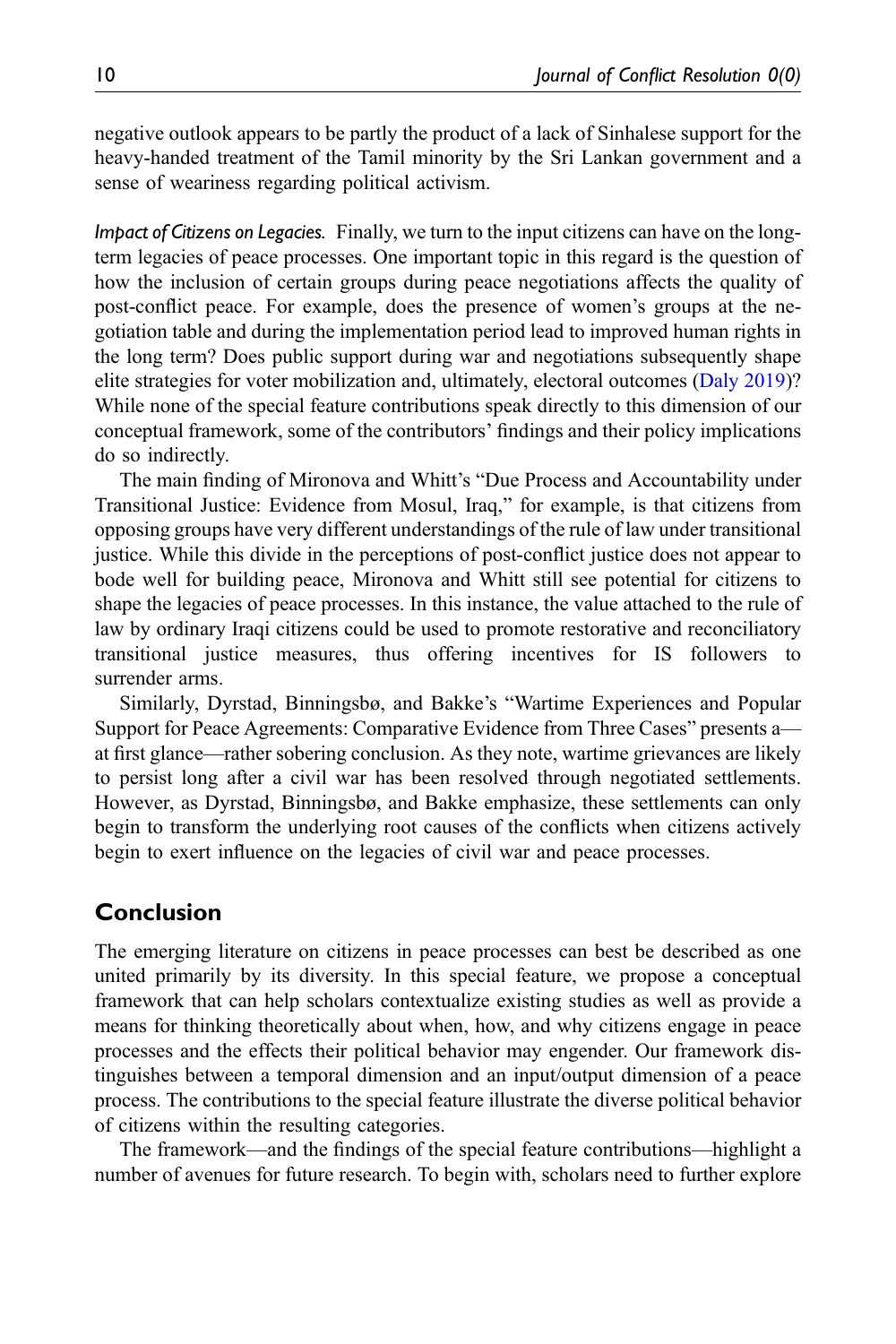what the concept of citizens' political behavior in peace processes entails and what it does not entail. While citizens' actions and perceptions are typically closely linked ([Dalton and Klingemann 2007](#page-13-13)), this might not directly translate to (post-)conflict contexts. For instance, persons who hold grievances against one ethnic group might not automatically also participate in public protests against this ethnic group. The reason for this disconnect is what Timur [Kuran \(1995\)](#page-14-15) has described as "preference falsification"—a phenomenon that captures a situation in which citizens' public behavior does not reflect true individual conviction. These situations can arise when the public display of behavior comes with costs, such as repression in an authoritarian system, or violence against civilians in conflict settings. Since the costs for public display of certain behaviors might persist in post-conflict settings, there is also a chance for a disconnect between attitudes and behavior. Several of the studies in this Special Feature section suggest that individual grievances can persist long after the formal end of a conflict, giving us reason to believe that the possibility of a disconnect between behavior and beliefs needs to be taken into account in the future study of citizens in peace processes.

Another overarching theme is the need to integrate the different phases of peace processes into a coherent theoretical perspective capturing the role of citizen involvement during the negotiation phase of a peace process and its effects on peace agreement implementation. Existing theoretical approaches that could advance this endeavor include the notion of so-called "two-level games," bargaining situations in which the negotiating partners' positions and behavior depend on the policy preferences of a larger group to which they are accountable ([Brutger and Kertzer 2018;](#page-13-14) [Putnam 1988\)](#page-15-10). The core advantage of such an approach is the insights it can provide into the interactions between elites and their constituencies and how these ultimately shape the peace process, thus contributing to an explanation of the microfoundations of peace stabilization [\(Matanock 2021](#page-15-4)).

To explore the impact of peace negotiations/implementation on citizens, on the other hand, scholars could turn to the subfield of public policy and, in particular, the policy feedback loop. Of relevance here is the idea that, unless citizens perceive the policy changes in question as relevant to their lives, large reforms (which peace agreements certainly constitute) do not always lead to measurable changes in public opinion [\(Soss](#page-15-11) [and Schram 2007\)](#page-15-11). Such a finding has implications for the ways in which a peace agreement design and its implementation can shape citizens' acceptance of the agreement and/or its implementation process.

Turning to the long-term implications of peace processes, our conceptual framework also offers a starting point for a more systematic exploration of the effects of more inclusive peace processes on citizens' support for peace and—crucially—how citizens can shape these legacies themselves. One example of these key legacies is the extent to which the type of conflict termination—negotiated agreement or military victory creates perceived "winners" or "losers" of a war (and its subsequent peace process) and whether, and if so, how, these outcomes then affect intergroup attitudes ([Gibson 2004\)](#page-14-16).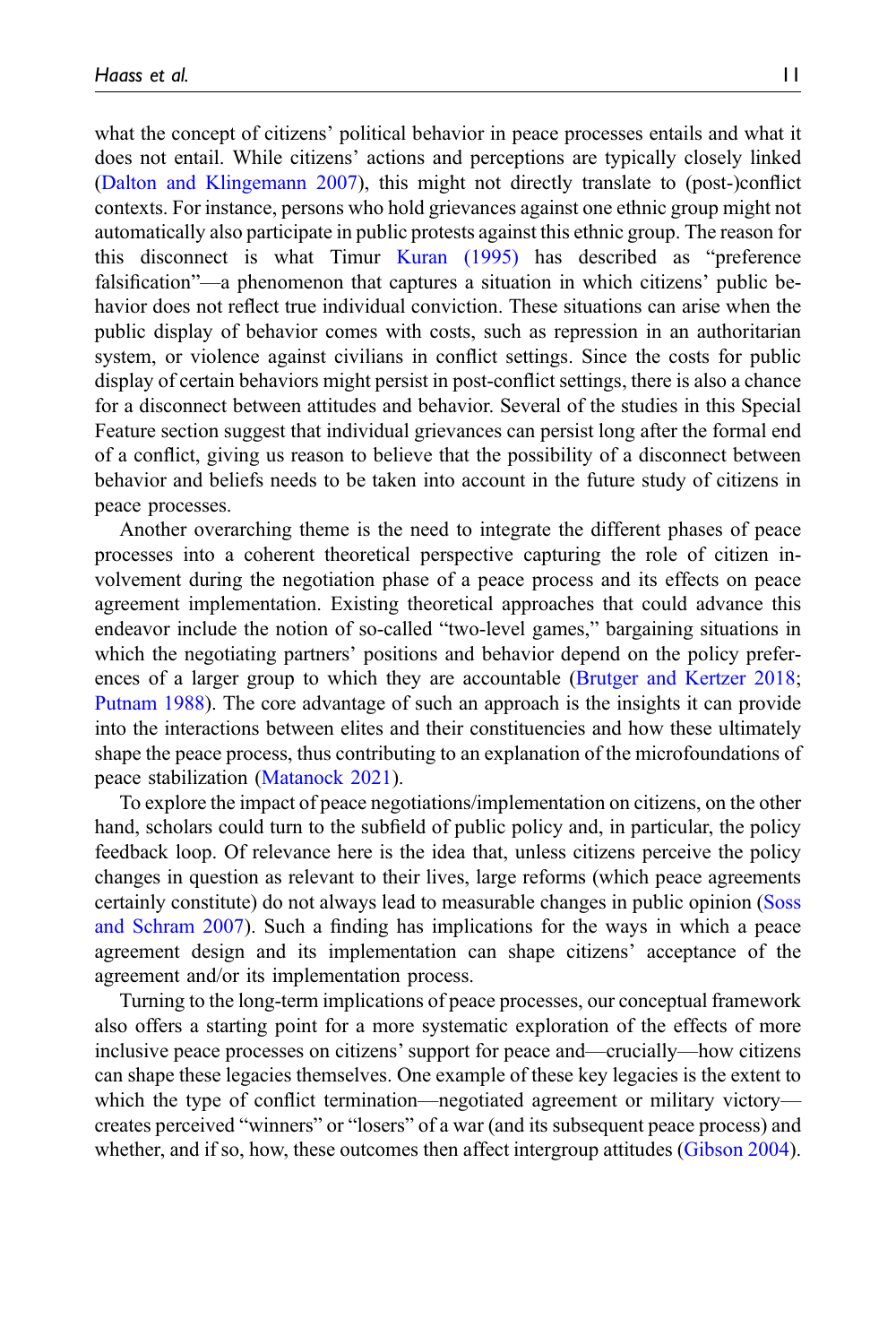Regarding the question of citizen agency, on the other hand, the idea of deliberative democracy holds potential. Deliberative democracy denotes democratic practices that involve citizens in the political decision-making process beyond simply voting, such as citizen summits or town-hall meetings [\(Michels and Binnema 2019](#page-15-12)). While typically analyzed in the context of Western democracies, the purported effects of such policies, especially improved legitimacy of decisions, might be even more relevant in postconflict societies. Empirical findings from a field related to conflict resolution, democratic transition, suggests that early deliberative practices and organizational features of non-violent campaigns lead to higher rates of democratic survival after successful regime transitions [\(Bayer et al., 2016\)](#page-13-15). An exciting avenue for future research is whether early inclusion of citizens in peace processes leads to longer survival of peace in the long term. Connecting these windows of opportunity for citizen engagement theoretically and empirically should enable scholars to build a more comprehensive understanding of post-war peacebuilding. Such an understanding is crucial if researchers are to play a role in helping to empower those who need it most in the context of violence and destruction: the citizens themselves. Our hope is that this work constitutes one step in that direction.

#### Acknowledgments

We thank all the authors in the special feature section as well as two anonymous reviewers for helpful and constructive feedback on earlier versions of this introduction.

#### Declaration of Conflicting Interests

The author(s) declared no potential conflicts of interest with respect to the research, authorship, and/or publication of this article.

#### Funding

The author(s) received no financial support for the research, authorship, and/or publication of this article.

#### ORCID iDs

Felix Haass **b** <https://orcid.org/0000-0001-7174-2552> Caroline A. Hartzell **I** <https://orcid.org/0000-0003-3498-9884> Martin Ottmann **b** <https://orcid.org/0000-0002-2399-8462>

#### <span id="page-12-0"></span>**Notes**

- <span id="page-12-1"></span>1. This development coincides with an increased interest in public opinion in the field of International Relations more generally [\(Kertzer 2017;](#page-14-17) [Kertzer and Zeitzoff 2017\)](#page-14-12).
- 2. The displayed trends are conservative estimates given that the plot masks variation in cases where battle violence drops completely to zero and cases where there are multiple agreements.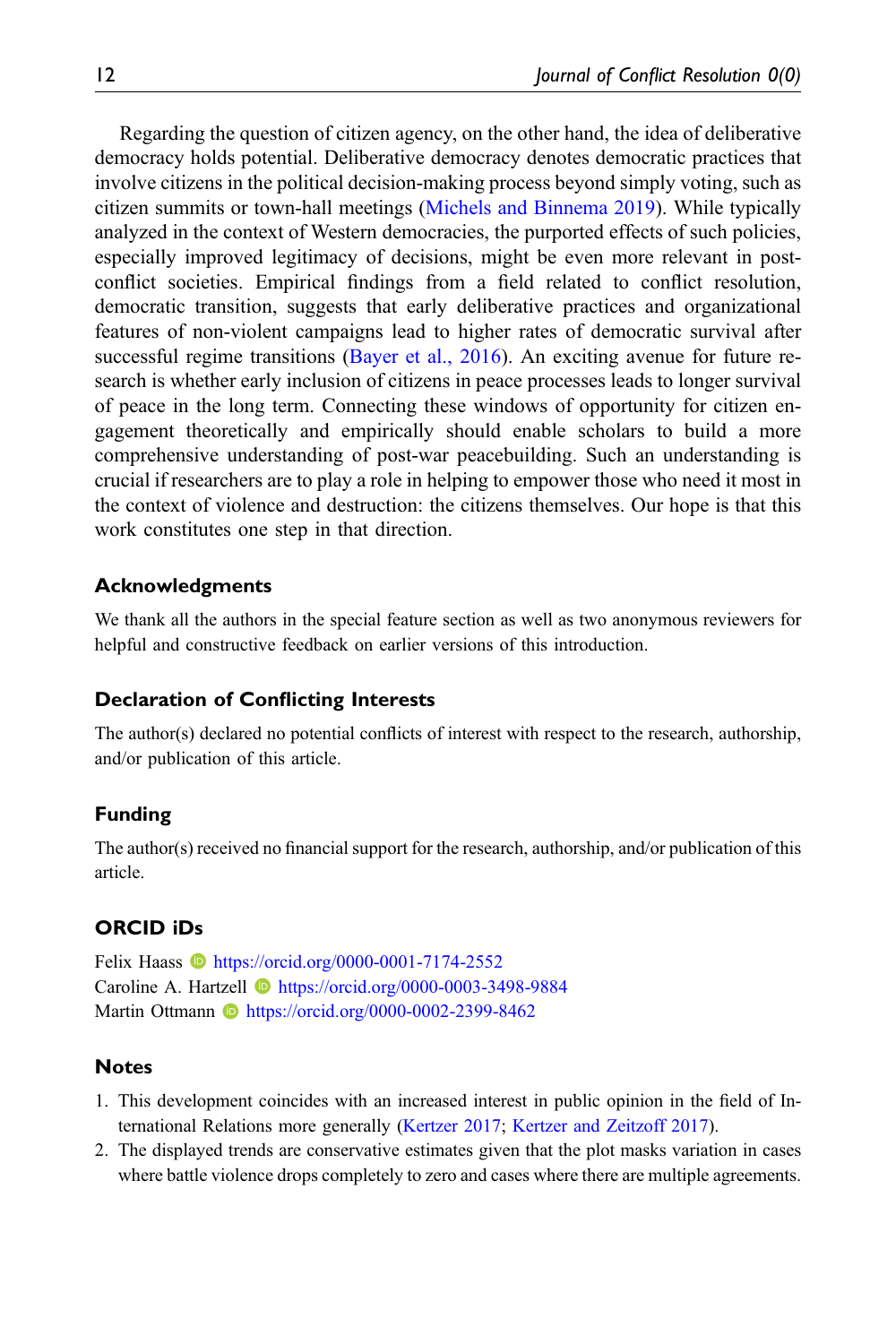- <span id="page-13-2"></span>3. Our distinction between "citizen" and "elite" topics is meant to illustrate the target of a peace agreement provision. Of course, as we demonstrate in the articles collected here, citizens can and do hold strong opinions regarding all of these topics.
- <span id="page-13-9"></span>4. The potential also exists for at least some individuals to be "citizens by day, and rebels by night." We thank Kristin Bakke for making this point.
- <span id="page-13-10"></span>5. For the purpose of our conceptual framework, this close link between attitudes and behavior is a reasonable working assumption. However, we discuss the implications of disentangling the beliefs-behavior nexus for future research in the conclusion.
- <span id="page-13-11"></span>6. It is important to note that these stages are not necessarily discrete in nature. Different stages may take place simultaneously, for example, when a government is in the process of negotiating with one rebel group but has a peace agreement in place with another.

#### <span id="page-13-0"></span>**References**

- Autesserre, Séverine. 2010. *The Trouble with the Congo: Local Violence and the Failure of* International Peacebuilding. Cambridge: Cambridge University Press.
- <span id="page-13-6"></span>Balcells, Laia, and Patricia Justino. 2014. "Bridging Micro and Macro Approaches on Civil Wars and Political Violence: Issues, Challenges, and the Way Forward." Journal of Conflict Resolution 58(8): 1343–1359.
- <span id="page-13-8"></span>Bauer, Michal, Christopher Blattman Julie Chytilova Joseph Henrich Edward Miguel and Tamar ´ Mitts 2016. "Can War Foster Cooperation?" Journal of Economic Perspectives 30(3): 249–274.
- <span id="page-13-15"></span><span id="page-13-3"></span>Bayer, Markus, Felix S. Bethke, and Daniel Lambach. 2016. "The Democratic Dividend of Nonviolent Resistance." Journal of Peace Research 53(6): 758–771.
- <span id="page-13-7"></span>Bell, Christine, and Sanja Badanjak. 2019. "Introducing PA-X: A New Peace Agreement Database and Dataset." Journal of Peace Research 56(3): 452–466.
- <span id="page-13-5"></span>Bellows, John, and Edward Miguel. 2006. "War and Institutions: New Evidence from Sierra Leone." American Economic Review 96(2): 394–399.
- Blattman, Christopher, Alexandra C. Hartman, and Robert A. Blair. 2014. "How to Promote Order and Property Rights under Weak Rule of Law? An Experiment in Changing Dispute Resolution Behavior through Community Education." American Political Science Review 108(1): 100–120.
- <span id="page-13-14"></span><span id="page-13-4"></span>Brutger, Ryan, and Joshua D. Kertzer. 2018. "A Dispositional Theory of Reputation Costs." International Organization 72(3): 693–724.
- <span id="page-13-13"></span>Cederman, Lars-Erik, Kristian Skrede Gleditsch, and Halvard Buhaug. 2013. Inequality, Grievances, and Civil War. Cambridge: Cambridge University Press.
- Dalton, Russell J., and Klingemann Hans?Dieter 2007. "Citizens and Political Behavior." In The Oxford Handbook of Political Behavior, eds. Dalton Russell J and Klingemann Hans-Dieter. Oxford: Oxford University Press, 4–26.
- <span id="page-13-12"></span><span id="page-13-1"></span>Daly, Sarah Zukerman. 2019. "Voting for Victors: Why Violent Actors Win Postwar Elections." World Politics 71(4): 747–805.
- Ditlmann, Ruth K., Cyrus Samii, and Thomas Zeitzoff 2017. "Addressing Violent Intergroup Conflict from the Bottom Up?" Social Issues and Policy Review 11(1): 38–77.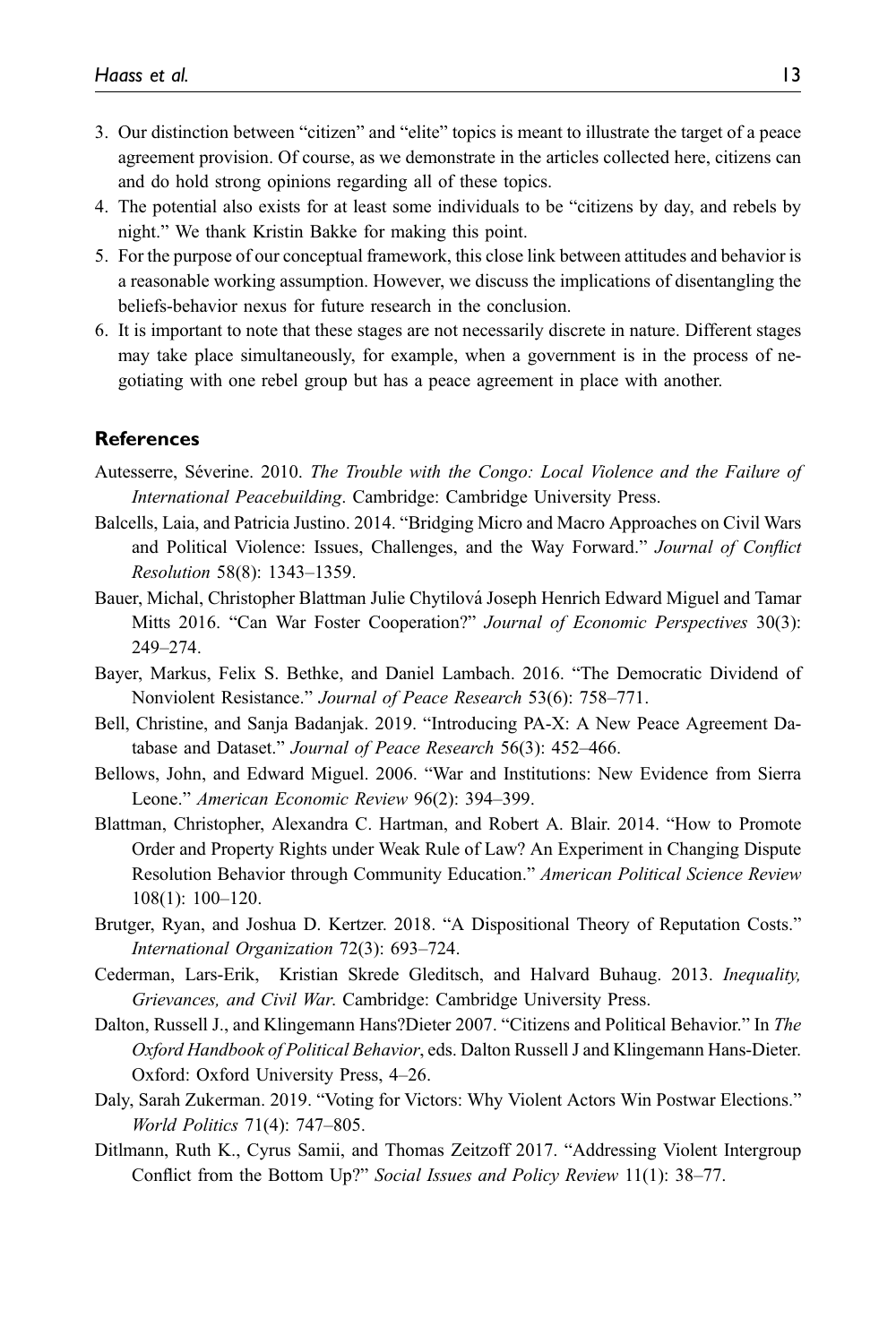- <span id="page-14-13"></span>Elster, Jon. 2004. Closing the Books: Transitional Justice in Historical Perspective. Cambridge: Cambridge University Press.
- <span id="page-14-6"></span>Fabbe, Kristin, Chad Hazlett, and Tolga Sınmazdemir. 2019. "A Persuasive Peace: Syrian Refugees' Attitudes towards Compromise and Civil War Termination." Journal of Peace Research 56(1): 103–117.
- <span id="page-14-9"></span>Fearon, James D., Macartan Humphreys, and Jeremy M. Weinstein. 2009. "Can Development Aid Contribute to Social Cohesion after Civil War? Evidence from a Field Experiment in Post-Conflict Liberia." The American Economic Review 99(2): 287–291.
- <span id="page-14-5"></span>Gates, Scott, Graham Benjamin AT, Lupu Yonatan, Strand Håvard, and Strøm Kaare W 2016. "Power Sharing, Protection, and Peace." Journal of Politics 78(2): 512–526.
- <span id="page-14-16"></span>Gibson, James L. 2004. "Does Truth Lead to Reconciliation? Testing the Causal Assumptions of the South African Truth and Reconciliation Process.." American Journal of Political Science 48(2): 201–217.
- <span id="page-14-4"></span>Gleditsch, Nils Petter, Mikael Eriksson, Margareta Sollenberg, and Havard Strand 2002. ˚ "Armed Conflict 1946-2001: A New Dataset." Journal of Peace Research 39(5): 615–637.
- <span id="page-14-10"></span>Grossman, Guy, Devorah Manekin, and Dan Miodownik. 2015. "The Political Legacies of Combat: Attitudes Toward War and Peace Among Israeli Ex-Combatants." International Organization 69(4): 981–1009.
- <span id="page-14-7"></span>Haas, Nicholas, and Prabin B. Khadka. 2020. "If They Endorse It, I Can't Trust It: How Outgroup Leader Endorsements Undercut Public Support for Civil War Peace Settlements." American Journal of Political Science. 64(4): 982–1000.
- <span id="page-14-14"></span>Hadzic, Dino, David Carlson, and Margit Tavits. 2020. "How Exposure to Violence Affects Ethnic Voting." British Journal of Political Science 50(1): 345–362.
- <span id="page-14-0"></span>Hartzell, Caroline A., and Matthew Hoddie. 2007. Crafting Peace. Power-Sharing Institutions and the Negotiated Settlement of Civil Wars. University Park, PA: Pennsylvania State University Press.
- <span id="page-14-3"></span>Howard, Lise Morjé, and Alexandra Stark. 2018. "How Civil Wars End: The International System, Norms, and the Role of External Actors." International Security 42(3): 127–171.
- <span id="page-14-17"></span>Kertzer, Joshua D. 2017. "Microfoundations in International Relations." Conflict Management and Peace Science 34(1): 81–97.
- <span id="page-14-12"></span>Kertzer, Joshua D., and Thomas Zeitzoff 2017. "A Bottom-Up Theory of Public Opinion about Foreign Policy." American Journal of Political Science 61(3): 543–558.
- <span id="page-14-8"></span>King, Elisabeth, and Cyrus Samii. 2014. "Fast-Track Institution Building in Conflict-Affected Countries? Insights from Recent Field Experiments." World Development 64(Supplement C): 740–754.
- <span id="page-14-15"></span>Kuran, Timur. 1995. Private Truths, Public Lies: The Social Consequences of Preference Falsification. Cambridge: Harvard University Press.
- <span id="page-14-11"></span>Liendo, Nicolás, and Jessica Maves Braithwaite. 2018. "Determinants of Colombian Attitudes toward the Peace Process." Conflict Management and Peace Science 35(6): 622–636.
- <span id="page-14-1"></span>Mac Ginty, Roger. 2014. "Everyday Peace: Bottom-up and Local Agency in Conflict-Affected Societies." Security Dialogue 45(6): 548–564.
- <span id="page-14-2"></span>Mac Ginty, Roger, and Oliver P Richmond. 2013. "The Local Turn in Peace Building: A Critical Agenda for Peace." Third World Quarterly 34(5): 763-783.